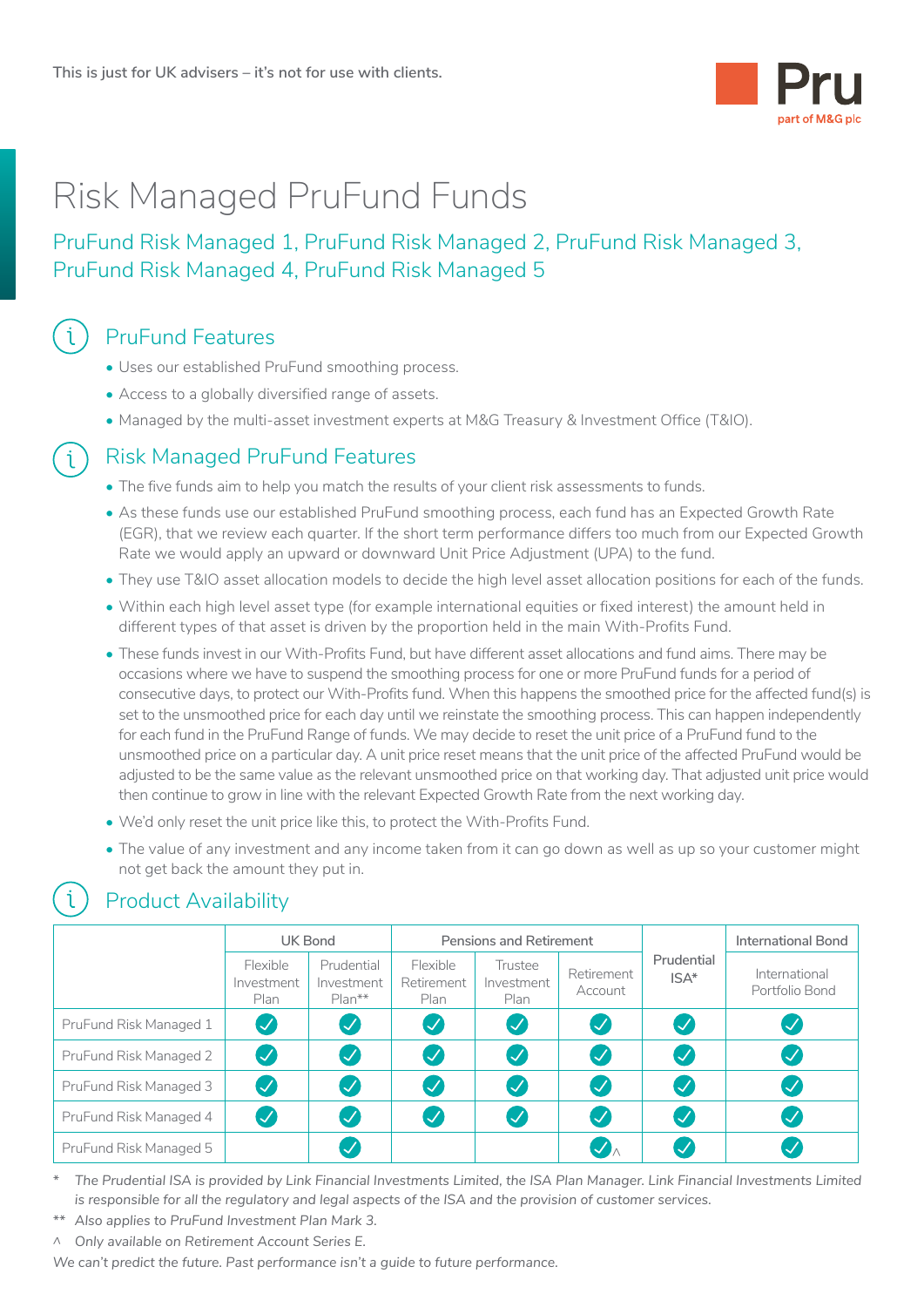#### Where the funds invest

Here are the asset allocation positions of these funds at 31 March 2021. Asset allocations are regularly reviewed and may vary from time to time, but will always be consistent with the fund objective.



|                                         | <b>PruFund Risk</b><br>Managed 1 | <b>PruFund Risk</b><br>Managed 2 | <b>PruFund Risk</b><br>Managed 3 | <b>PruFund Risk</b><br>Managed 4 | <b>PruFund Risk</b><br>Managed 5 |
|-----------------------------------------|----------------------------------|----------------------------------|----------------------------------|----------------------------------|----------------------------------|
| <b>UK Equities</b>                      | 7.5%                             | 12.3%                            | 17.1%                            | 22.1%                            | 27.5%                            |
| North American Equities                 | 2.3%                             | 3.9%                             | 5.3%                             | 6.9%                             | 8.6%                             |
| European Equities                       | 2.6%                             | 4.3%                             | 6.0%                             | 7.8%                             | 9.6%                             |
| Japanese Equities                       | 1.4%                             | 2.3%                             | $3.2\%$                          | 4.1%                             | 5.1%                             |
| Pacific Market Equities                 | 3.6%                             | 6.0%                             | 8.3%                             | 10.7%                            | 13.3%                            |
| <b>Global Emerging Markets Equities</b> | 1.7%                             | 2.7%                             | 3.8%                             | 5.0%                             | 6.1%                             |
| Property                                | 7.9%                             | 10.0%                            | 11.9%                            | 12.8%                            | 13.8%                            |
| UK Fixed Interest                       | 21.1%                            | 16.5%                            | 11.8%                            | 7.3%                             | 2.5%                             |
| Euro Fixed Interest                     | 9.5%                             | 7.4%                             | 5.3%                             | 3.3%                             | 1.1%                             |
| <b>US Fixed Interest</b>                | 17.6%                            | 13.6%                            | 9.7%                             | 6.0%                             | 2.0%                             |
| Asia Fixed Interest                     | 9.1%                             | 7.0%                             | 5.0%                             | 3.1%                             | 1.1%                             |
| Other Fixed Interest                    | 6.9%                             | 5.3%                             | 3.8%                             | 2.3%                             | 0.8%                             |
| Other Investment Assets                 | 3.2%                             | 3.9%                             | 4.6%                             | 5.0%                             | 5.4%                             |
| Cash                                    | 5.6%                             | 4.8%                             | 4.2%                             | 3.6%                             | 3.1%                             |

Please note figures may not add up to 100% due to rounding.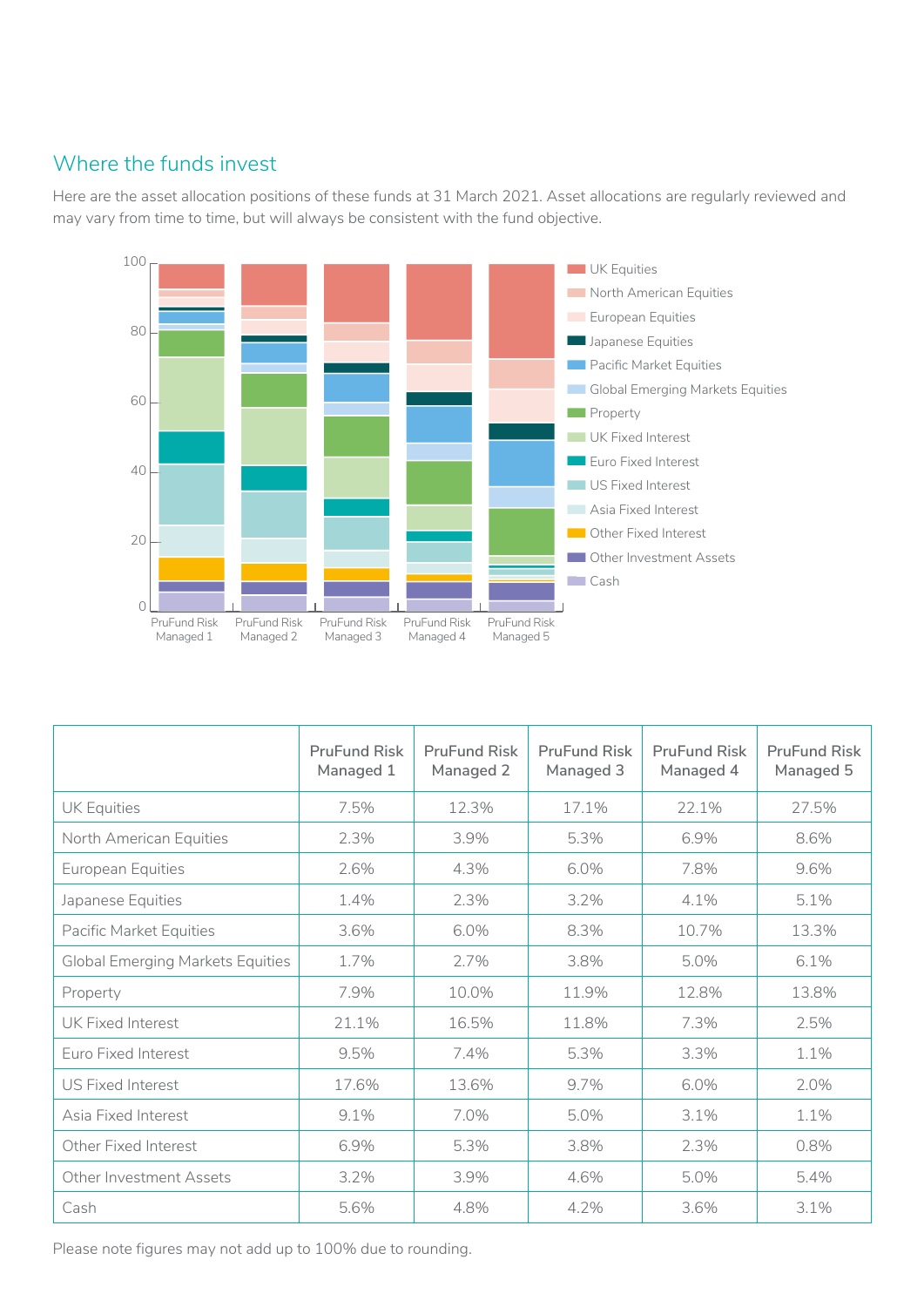#### Example of Risk Managed PruFund Fund Performance (Prudential Investment Plan)

The volatility and return graph below shows how the Risk Managed PruFund funds have behaved since launch against sectors which contain funds with similar levels of equity assets. Our intention when managing the various funds is that they will demonstrate different investment risk characteristics over the long term (10+ years), with PruFund Risk Managed 1 having the lowest risk, and PruFund Risk Managed 5 having the highest risk (and the other funds being in-between). The chart shows that the funds have demonstrated characteristics consistent with this. We can't predict the future. Past performance isn't a guide to future performance. The value of any investment and any income taken from it can go down as well as up so your customer might not get back the amount they put in.



*Source: FE fundinfo, bid to bid, net income reinvested but net of fund tax, 25 November 2011 to 31 May 2021. The figures are*  intended only to demonstrate performance history of the fund over the period shown. The PruFund Funds include a representative fund charge of 0.65% pa and any further costs. They take no account of product or advice charges. The application of charges and further costs will impact the overall performance. Please also note that our charges and further costs may vary in the future and *may be higher than they are now. Fund Performance is based upon the movement of the daily price and is shown as total return in GBP with net income reinvested. Some, if not all, of the funds comprising the ABI sector averages are net of fund charges.*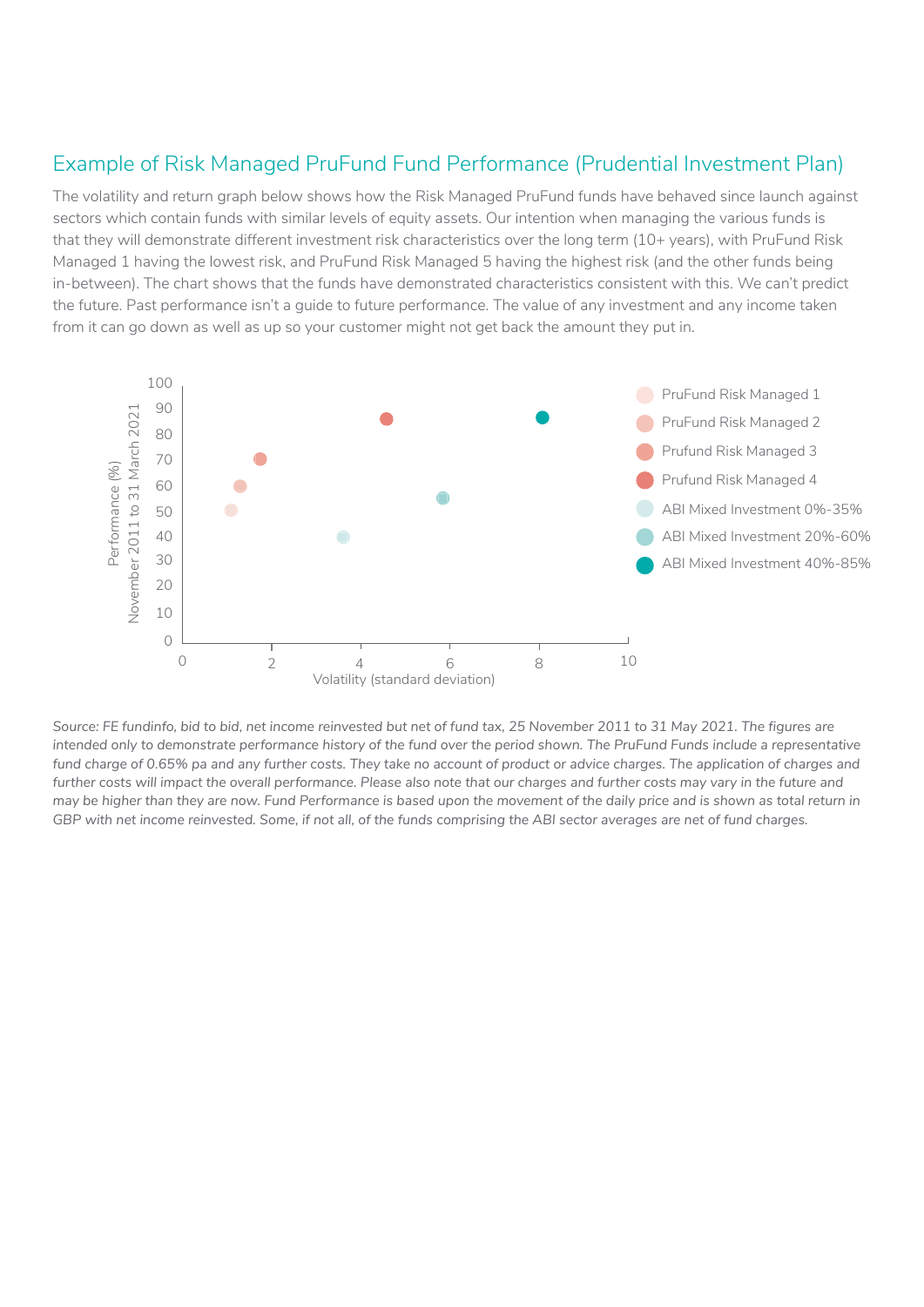#### Example of Expected Growth Rates and equity positions (Prudential Investment Plan)

The graph below shows the Expected Growth Rates for each of the funds and their equity positions. The Expected Growth Rates quoted are gross of all product charges, including Annual Management Charges, and are applicable from 25 February 2021. The Expected Growth Rate is the annualised rate which will normally be applied daily to increase the unit price of the fund. They are set quarterly by the Prudential Assurance Company Ltd Directors, having regard to the expected long-term investment return on the assets of the fund. The Life, Pension and International funds have different Expected Growth Rates due to factors such as the differences in taxation for each type of fund.



<sup>(</sup>Other asset classes make up the balance of the investments.)

Expected Growth Rates are only one part of the smoothing process and there are other factors that impact on what an investor will receive. There may be occasions where we have to suspend the smoothing process for one or more PruFund funds for a period of consecutive days, to protect our With-Profits fund. When this happens the smoothed price for the affected fund(s) is set to the unsmoothed price for each day until we reinstate the smoothing process. This can happen independently for each fund in the PruFund range of funds. We may decide to reset the unit price of a PruFund fund to the unsmoothed price on a particular day. A unit price reset means that the unit price of the affected PruFund would be adjusted to be the same value as the relevant unsmoothed price on that working day. That adjusted unit price would then continue to grow in line with the relevant Expected Growth Rate from the next working day.

We'd only reset the unit price like this, to protect the With-Profits Fund.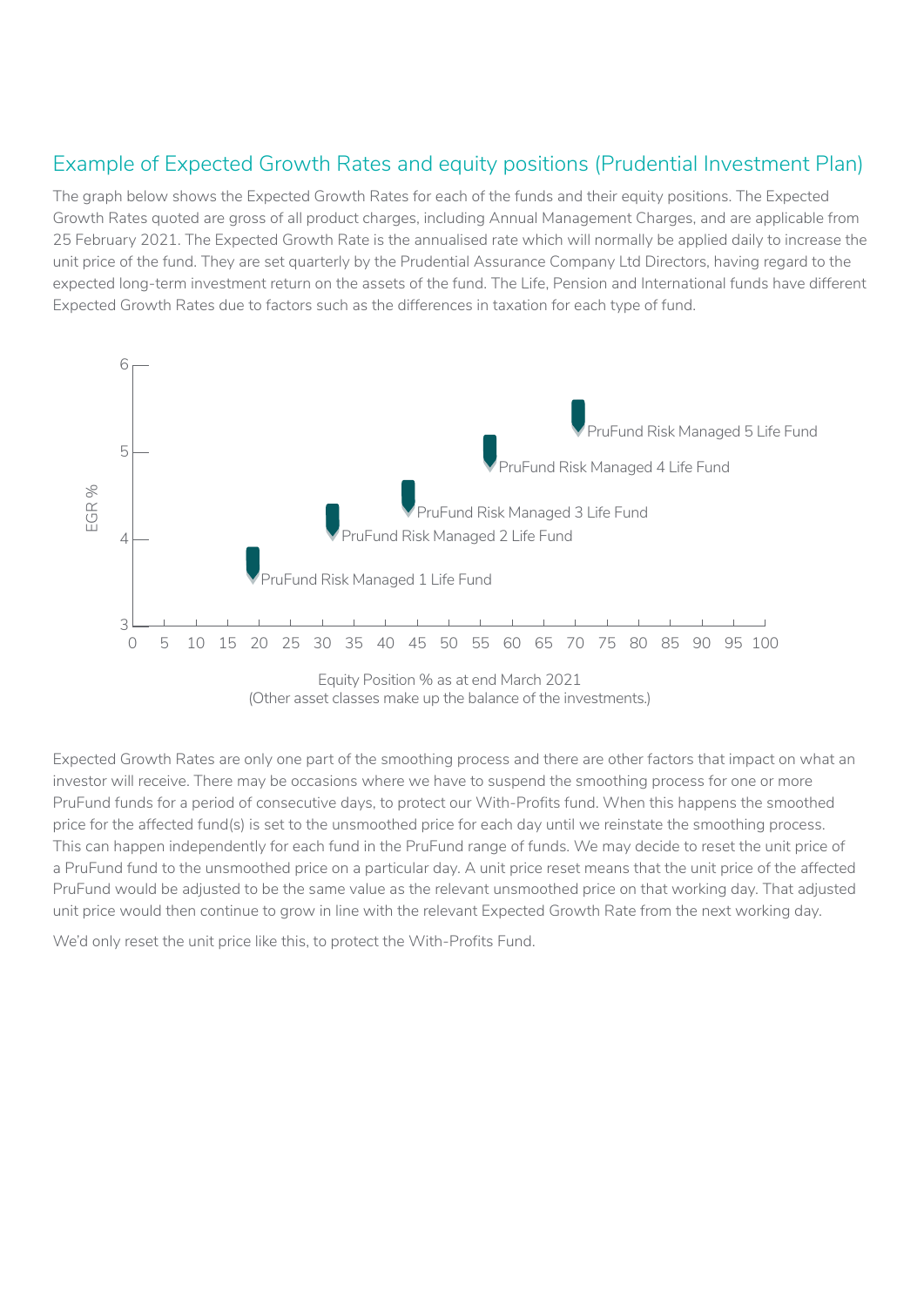#### Example of Risk Managed PruFund Fund Performance (Flexible Retirement Plan, Trustee Investment Plan)

The volatility and return graph below shows how the Risk Managed PruFund funds have behaved since launch against sectors which contain funds with similar levels of equity assets. Our intention when managing the various funds is that they will demonstrate different investment risk characteristics over the long term (10+ years), with PruFund Risk Managed 1 having the lowest risk, and PruFund Risk Managed 4 having the highest risk (and the other funds being inbetween). The chart shows that the funds have demonstrated characteristics consistent with this. We can't predict the future. Past performance isn't a guide to future performance. The value of any investment and any income taken from it can go down as well as up so your customer might not get back the amount they put in.



*Source: FE fundinfo, bid to bid, net income reinvested but net of fund tax, 25 November 2011 to 31 May 2021. The figures are intended only to demonstrate performance history of the fund over the period shown. The PruFund Funds include a representative*  fund charge of 0.65% pa and any further costs. They take no account of product or advice charges. The application of charges and further costs will impact the overall performance. Please also note that our charges and further costs may vary in the future and *may be higher than they are now. Fund Performance is based upon the movement of the daily price and is shown as total return in GBP with net income reinvested. Some, if not all, of the funds comprising the ABI sector averages are net of fund charges.*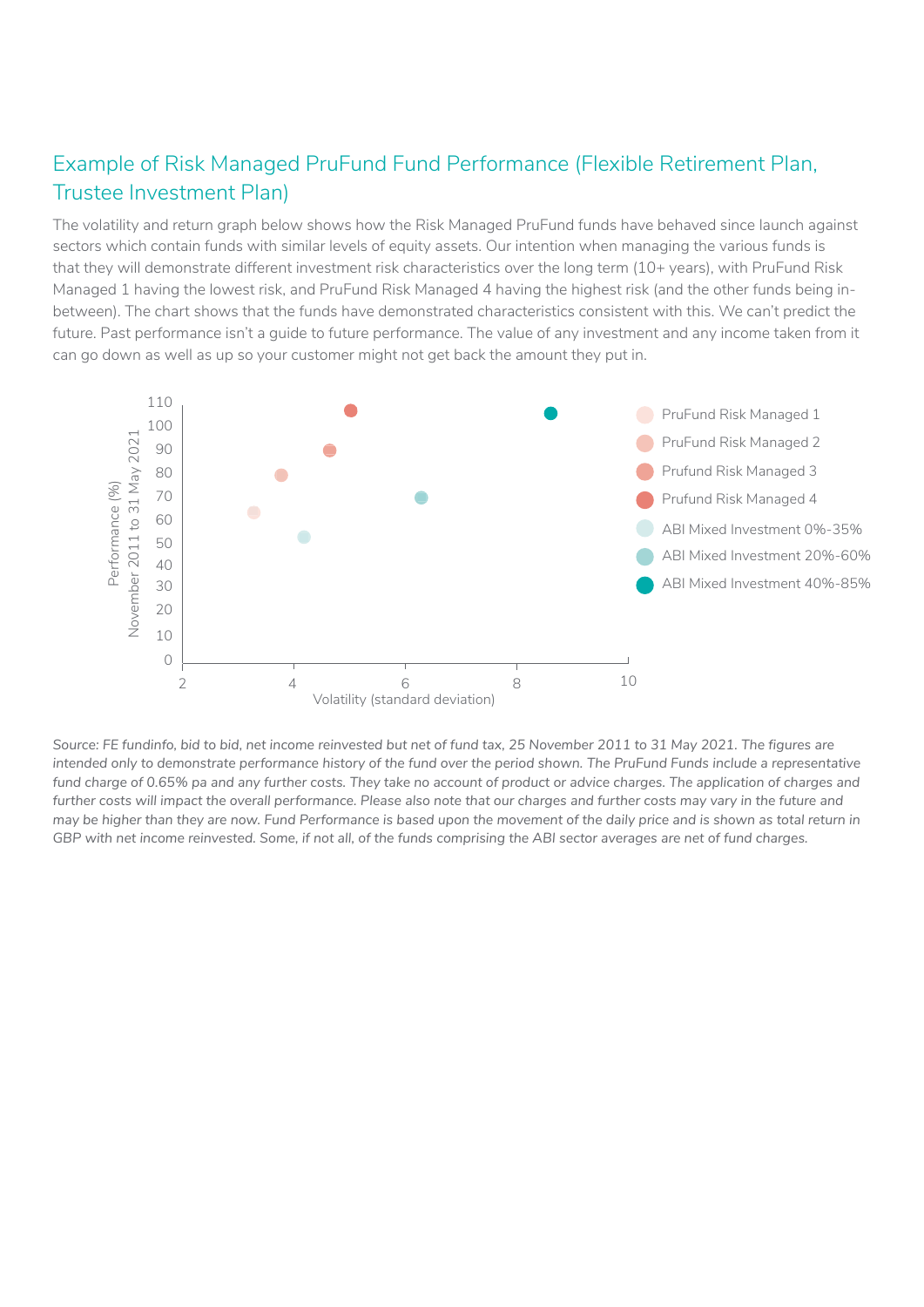### Example of Expected Growth Rates (EGR) and equity positions (Flexible Retirement Plan, Trustee Investment Plan, Prudential ISA, Retirement Account (Series E)

The graph below shows the Expected Growth Rates for each of the funds and their equity positions. The Expected Growth Rates quoted are gross of all product charges, including Annual Management Charges, and are applicable from 25 February 2021. The Expected Growth Rate is the annualised rate which will normally be applied daily to increase the unit price of the fund. They are set quarterly by the Prudential Assurance Company Ltd Directors, having regard to the expected long-term investment return on the assets of the fund. The Life, Pension and International funds have different Expected Growth Rates due to factors such as the differences in taxation for each type of fund.



Expected Growth Rates are only one part of the smoothing process and there are other factors that impact on what an investor will receive. There may be occasions where we have to suspend the smoothing process for one or more PruFund funds for a period of consecutive days, to protect our With-Profits fund. When this happens the smoothed price for the affected fund(s) is set to the unsmoothed price for each day until we reinstate the smoothing process. This can happen independently for each fund in the PruFund range of funds. We may decide to reset the unit price of a PruFund fund to the unsmoothed price on a particular day. A unit price reset means that the unit price of the affected PruFund would be adjusted to be the same value as the relevant unsmoothed price on that working day. That adjusted unit price would then continue to grow in line with the relevant Expected Growth Rate from the next working day.

We'd only reset the unit price like this, to protect the With-Profits Fund.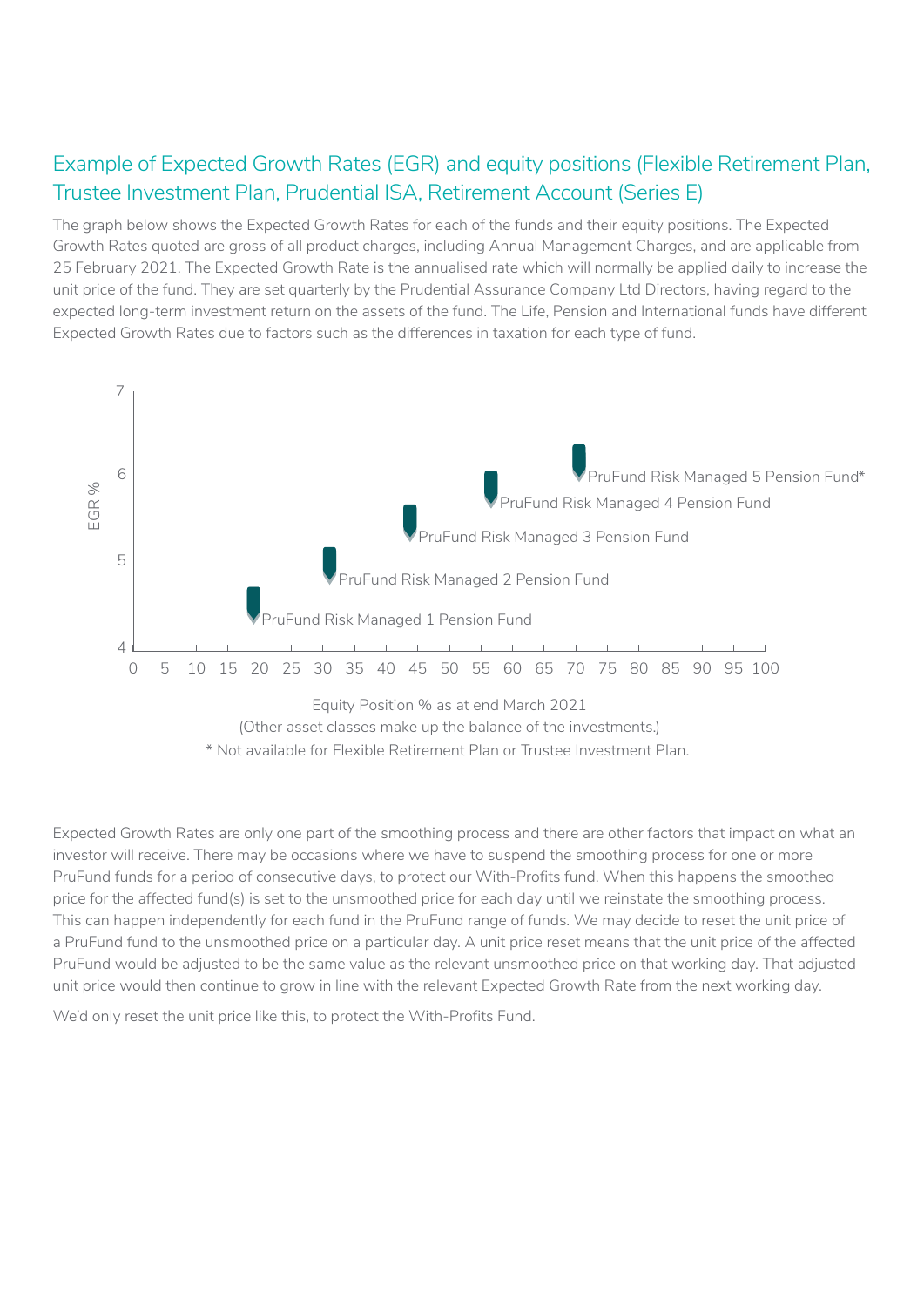### Example of Expected Growth Rates (EGR) and equity positions (International Portfolio Bond)

The graph below shows the Expected Growth Rates for each of the funds and their equity positions. The Expected Growth Rates quoted are gross of all product charges, including Annual Management Charges, and are applicable from 25 February 2021. The Expected Growth Rate is the annualised rate which will normally be applied daily to increase the unit price of the fund. They are set quarterly by the Prudential Assurance Company Ltd Directors, having regard to the expected long-term investment return on the assets of the fund. The Life, Pension and International funds have different Expected Growth Rates due to factors such as the differences in taxation for each type of fund.



Expected Growth Rates are only one part of the smoothing process and there are other factors that impact on what an investor will receive. There may be occasions where we have to suspend the smoothing process for one or more PruFund funds for a period of consecutive days, to protect our With-Profits fund. When this happens the smoothed price for the affected fund(s) is set to the unsmoothed price for each day until we reinstate the smoothing process. This can happen independently for each fund in the PruFund range of funds. We may decide to reset the unit price of a PruFund fund to the unsmoothed price on a particular day. A unit price reset means that the unit price of the affected PruFund would be adjusted to be the same value as the relevant unsmoothed price on that working day. That adjusted unit price would then continue to grow in line with the relevant Expected Growth Rate from the next working day.

We'd only reset the unit price like this, to protect the With-Profits Fund.

**These funds launched on 27 October 2020. Past performance will be available for these funds when a suitable history becomes available.**